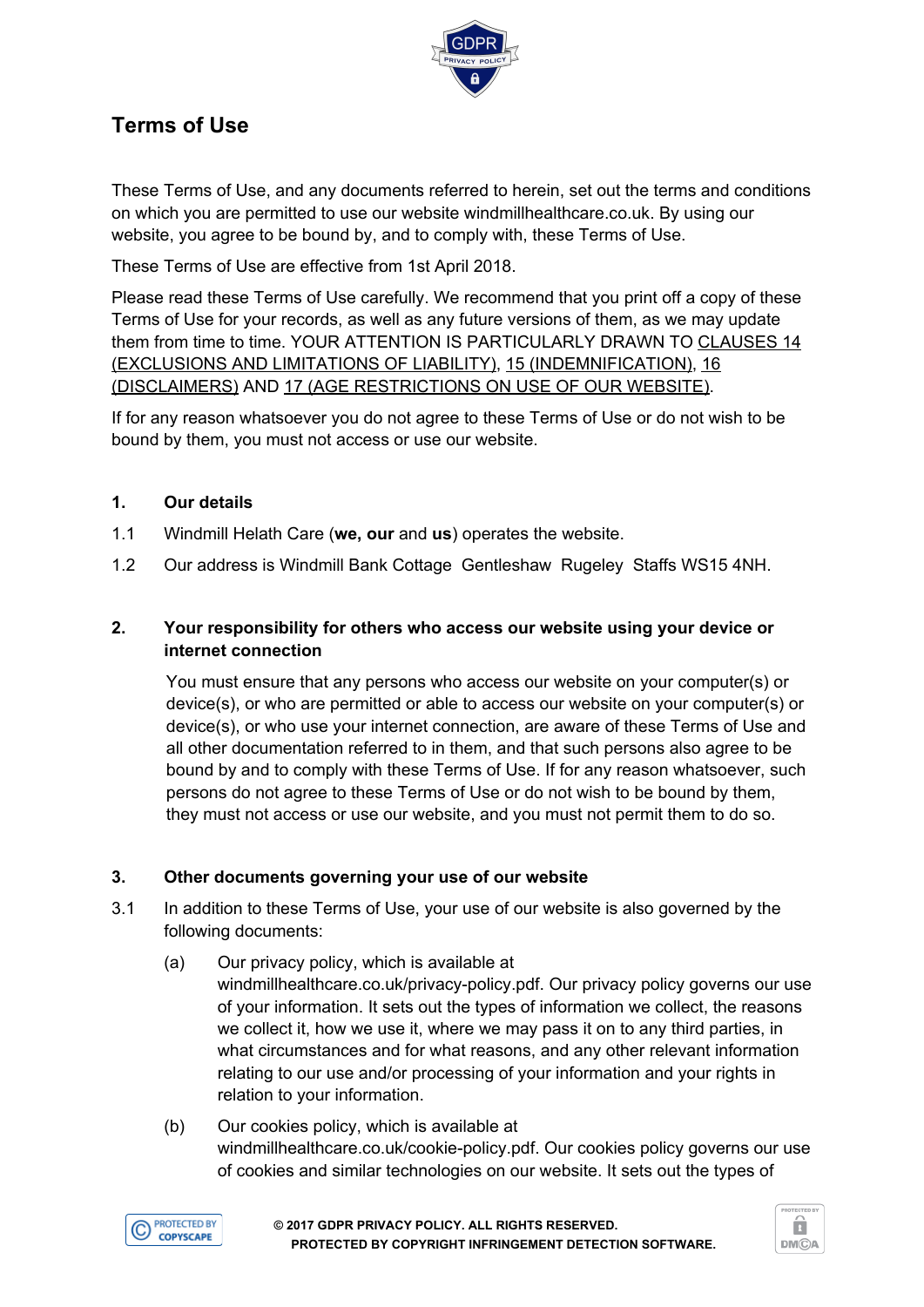

cookies we use, the purposes for which we use them, the circumstances in which we may place cookies on your computer, device or browser, and other relevant information relating to cookies, such as how to change your browser preferences and settings to accept or reject cookies.

- (c) Our terms of sale, which are available at on request. Our terms of sale govern any purchases or orders you make for goods or services on our website. They set out the status of any orders placed, the contract terms relating to delivery and performance of those orders, any exclusions that apply to you and other relevant terms relating to our supply of goods, services or digital content.
- 3.2 By accessing and using our website, you agree to be bound by the terms and conditions contained in these Terms of Use, you acknowledge that we will process your information in accordance with our privacy policy, and our use of cookies and similar technologies in accordance with our cookies policy.
- 3.3 If you do not agree to the terms set out in these Terms of Use, you must not use our website.

## **4. Availability of our website**

- 4.1 We make no representations and provide no warranties that:
	- (a) the website will be made available at any specific time or from any specific geographical location;
	- (b) your access to the website will be continuous or uninterrupted; or
	- (c) the website will be accessible or optimised on all browsers, computers, tablets, phones or viewing platforms.
- 4.2 We reserve the right to suspend access to all or part of the website for any reason, including for business or operational reasons, such as improving the appearance or functionality of the website, content updates, periodic maintenance, or to resolve any issues that we become aware of. Wherever we anticipate that we need to suspend access to the website for a considerable period of time, we will try to provide you with prior notice where reasonably practicable.

## **5. Changes we may make to these Terms of Use and other documentation**

- 5.1 We reserve the right to update these Terms of Use, our privacy policy, our cookies policy and any other documentation referred to in any of these documents from time to time. We may change our Terms of Use and other documentation for any reason, including:
	- (a) to reflect any changes in the way we carry out our business;
	- (b) to account for any changes we make to our website, including, without limitation, any new features or functionality we provide, any adjustments to the means by which we provide notices to you, or any changes in the content, purpose or availability of the website;



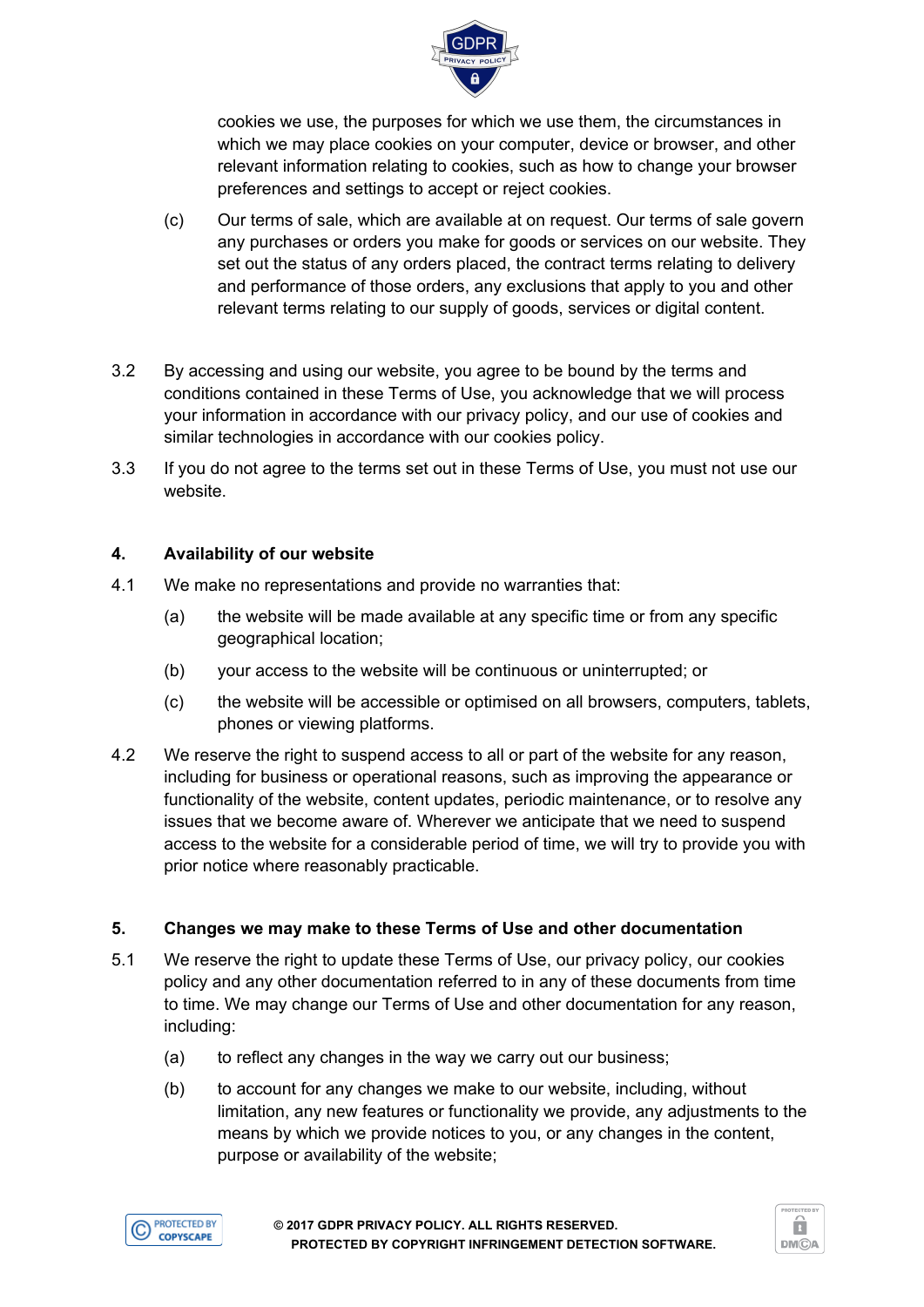

- (c) to accurately describe our current data-processing activities so that you are kept up to date with our latest practices;
- (d) to inform you of any changes in the way that we use cookies or similar information-gathering technologies; or
- (e) to ensure that our documentation complies and remains compliant with any and all current and future applicable laws, regulations and official guidance.
- 5.2 If required by law, we will provide you with notice of any changes in these Terms of Use or the other documentation referred to in them by posting a notice on the website and/or by posting an updated version of these Terms of Use or other such documentation on our website with a new effective date stated at the beginning of them.
- 5.3 By continuing to access our website after we have updated our Terms of Use, terms of sale, and/or user content agreement, you agree to be bound by those updated versions. You also acknowledge that by continuing to access our website after we have updated our privacy policy and/or our cookies policy, that the practices set out in those updated policies will apply to our handling of your information and our use of cookies and similar technologies.
- 5.4 You must check these Terms of Use and all other documentation referred to in them each time you access our website in order to ensure that you are aware of the terms that apply to you at that time.
- 5.5 The date that these Terms of Use and/or any other documents (including our privacy policy and cookies policy) were last amended is set out at the top of that document and is referred to as that document's "effective date".

## **6. Your account details**

- 6.1 If we provide you with account information such as a user name, identification number, account code and/or password, you must keep such information confidential and secret and not disclose it to anyone. All account information is provided for use of the named account holder only, and not for any other person. You are responsible for any consequences of unauthorised access to your account due to any disclosure of your account information to any third party.
- 6.2 Where we provide you with the option to select your own login information, including a password, we recommend that you supply login information unique to your own use of this website, and do not use information from other accounts you may hold with other websites or any easily discoverable information about you. You are responsible for any consequences of unauthorised access to your account due to any disclosure of your login information to any third party.
- 6.3 You must never use another user's account without permission. When creating your account, you must provide accurate and complete information. You agree that you will not solicit, collect or use the login credentials of other individuals. We prohibit the creation of, and you agree that you will not create, an account for anyone other than yourself. You also represent that all information you provide to us upon registration



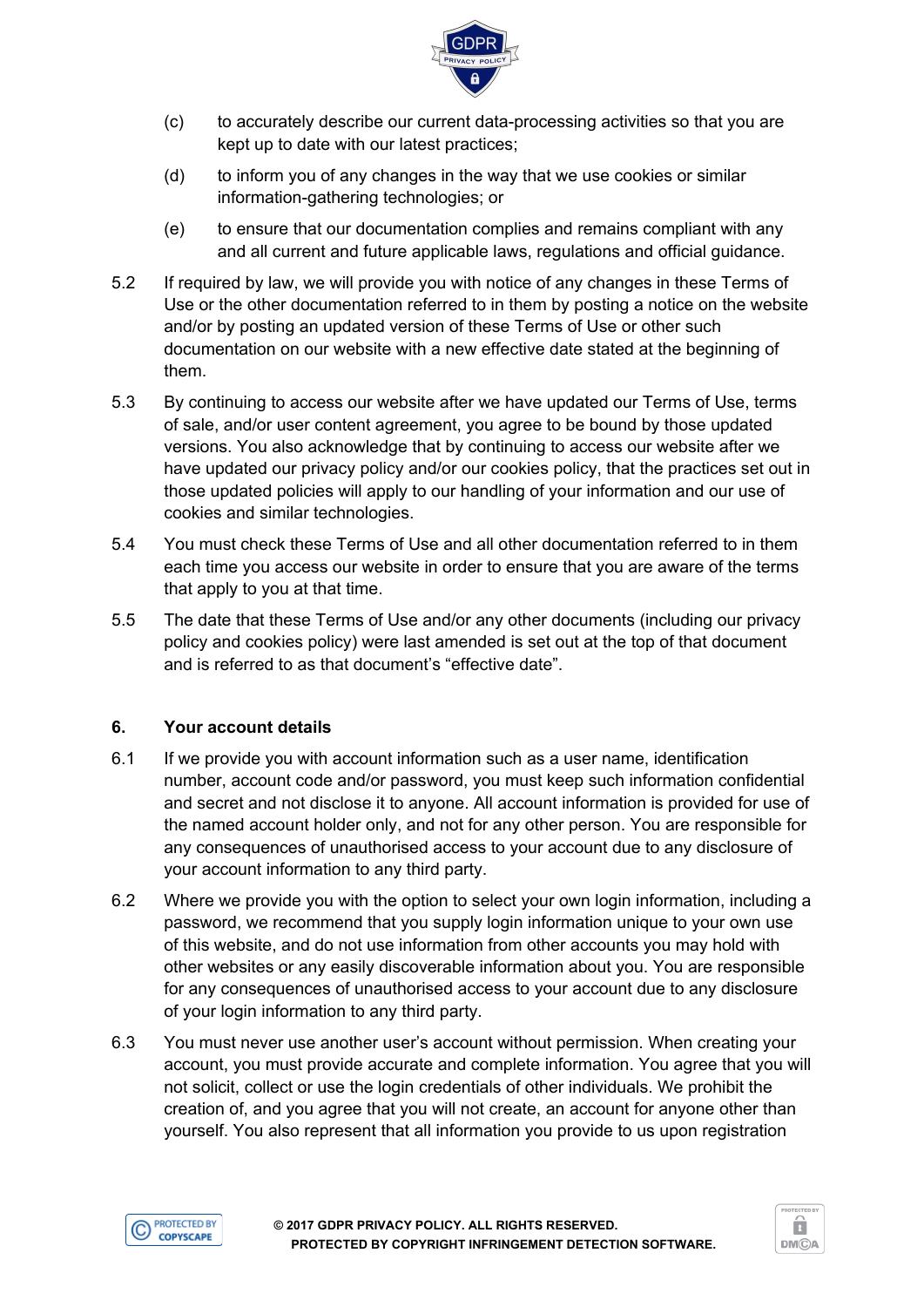

and at all other times will be true, accurate, current, and complete. You agree to update your information as necessary to maintain its truth and accuracy.

- 6.4 We reserve the right to withdraw access to your account without notice for any actual or suspected breach of these Terms of Use or any other documentation referred to in them, including, without limitation, where we suspect that there has been unauthorised access to your account, or any unauthorised disclosure of your login information.
- 6.5 If you know or suspect that the confidentiality of your login information has been compromised, for example, by the disclosure of such information to any third party, you must immediately change your password. If you are unable to change your password, you must immediately notify us by email.

#### **7. Ownership of material on our website**

- 7.1 All trade marks, service marks, trade names, logos, copyright and other intellectual property rights in our website and its content are either owned by us or licensed to us. All such rights are protected by intellectual property laws around the world, and all rights are reserved. Any use of the website and its contents, other than as specifically authorised herein, is strictly prohibited. Any rights not expressly granted herein are reserved by us.
- 7.2 The trade marks, service marks, trade names, logos and other branding owned by third parties and used or displayed on or via our website (collectively, "Third Party Mark(s)") may be trade marks of their respective owners, who may or may not endorse or be affiliated with or connected with us. Except as expressly provided in these Terms of Use, or in terms provided by the owner of a Third Party Mark, nothing in these Terms of Use or on or via the website should be construed as granting, by implication, estoppel, or otherwise, any licence or right to use any of our or any Third Party Marks that are used or displayed on the website, without the respective owner's prior written permission, in each instance. All goodwill generated from the use of our trade marks will benefit us exclusively.

#### **8. Information and content on our website provided on non-reliance basis**

- 8.1 Our website is made available to you in order to provide you with general information about us, our business, and any products or services that we offer from time to time. We do not make our website available for any other purposes, except as expressly provided in these Terms of Use.
- 8.2 The content on our website is not intended to be construed as advice. You must not rely on any of the content of our website for any purposes whatsoever, and you must seek your own independent professional advice before deciding to take any course of action on the basis, whether in whole or in part, of any of the content available on our website at any time.
- 8.3 We make no representations and provide no warranties whatsoever, whether express or implied, that any of the content or materials available on our website from time to time are accurate, up to date or complete.



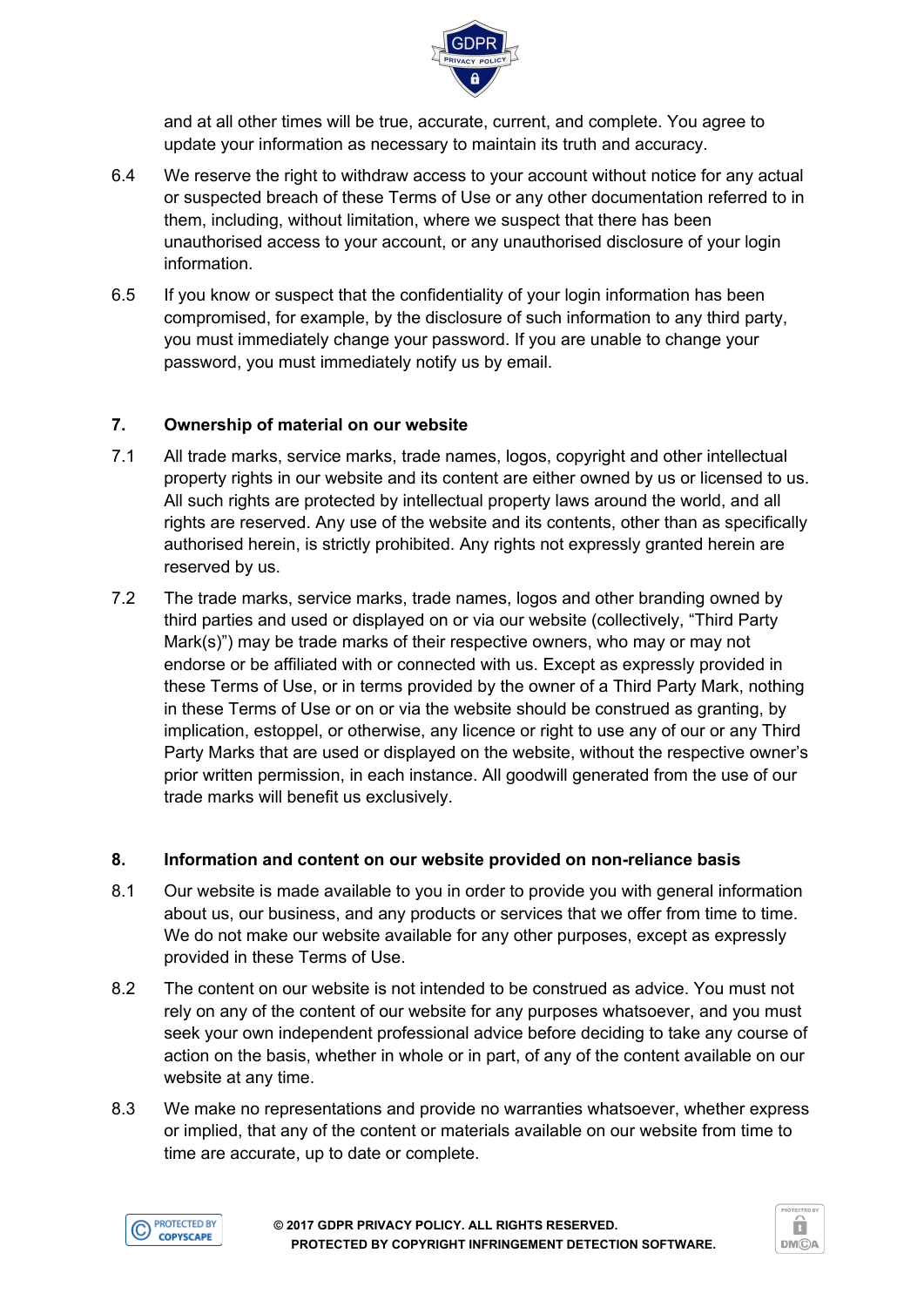

## **9. Permitted use of materials on our website**

- 9.1 The content on our website is provided for your personal, private and non-commercial use only. You may print or share the content from our website for lawful personal, private and non-commercial purposes, and you may also make others within your organisation aware of the content on our website. You may not otherwise extract, reproduce or distribute the content of our website without our prior written consent.
- 9.2 Whenever you print, download, share or pass on content from our website to others, you must not make any additions or deletions or otherwise modify any text from our website, you must not alter or change any images, media or graphics from our website in any way, you may not remove any accompanying text from such images, media or graphics, and you must ensure that all content passed on to any third party is an accurate representation of the content as it appears on our website.
- 9.3 You are prohibited from using any robots, spiders, data mining or scraping technology or any similar third party tools for the extraction or reproduction of any data or content from our website without our prior written consent.
- 9.4 Whenever you pass on any content or materials from our website to anyone, you must acknowledge us as the authors of such content or materials (or any other authors wherever credited by us) at the time when you pass on such content or materials.

#### **10. Prohibited uses of our website**

- 10.1 You must not reproduce, duplicate, copy or resell any part of our website or any content from our website, save and except to the extent expressly permitted in these Terms of Use.
- 10.2 You must not, without our prior written consent, access, interfere with, damage or disrupt in any way our website or any part of it, our systems, any of our hardware or equipment or any networks on which our website is hosted, any software that we use to create or modify the website or to make the website available to you, or any hardware, equipment, network, server, software or technology owned or operated by us or any third party.
- 10.3 You must use our website for lawful purposes only and in accordance with these Terms of Use. You must not use our website:
	- (a) for any purpose that is unlawful or that in any way breaches any applicable laws or regulations, whether local, national or international;
	- (b) for any fraudulent purposes whatsoever;
	- (c) to conduct any unsolicited or unauthorised advertising or direct or indirect marketing to anyone by any means, or to otherwise spam, communicate with or market to anyone any goods, services or business not authorised by us;
	- (d) to upload, host or transmit any viruses, malware, adware, spyware, worms, Trojan horses, keystroke loggers, spyware, logic bombs, time bombs or any other harmful programs or code which could adversely affect the use or



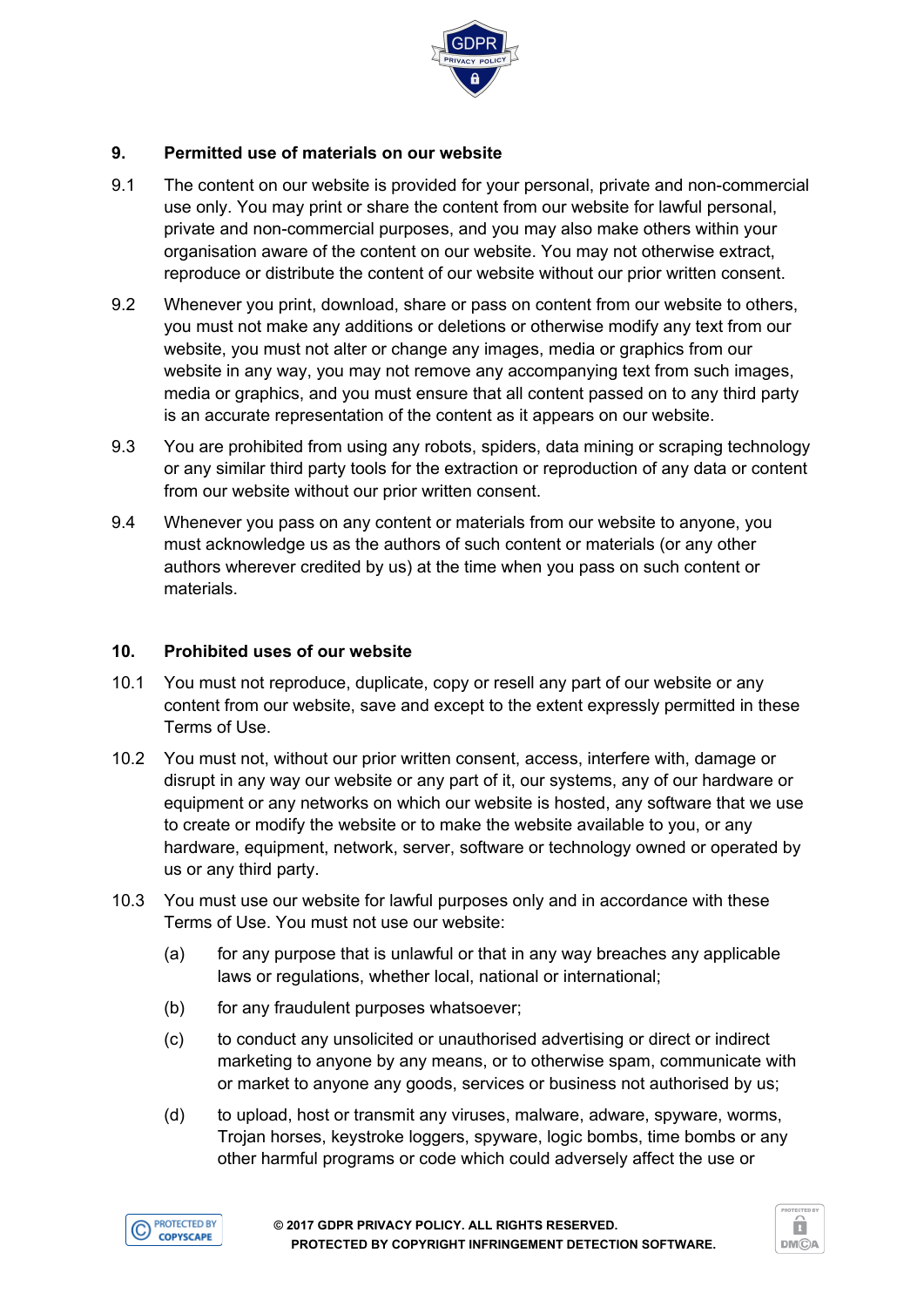

operation of the website, our hardware or systems, or the computers, tablets, phones or other devices of any users or other third parties, or to upload any content or materials containing any such content;

- (e) to communicate with, harm or attempt to harm children in any way; or
- (f) in any way or for any purpose that breaches these Terms of Use or the terms of any of the documents these Terms of Use refer to.
- 10.4 You must not submit any information about you to us if you are under the age of 18, or about any other person who is either:
	- (a) under the age of 18; or
	- (b) if they are aged 18 or above, where you have not received their prior written consent to submit information about them to us.
- 10.5 You must not submit to us any information which is considered 'sensitive personal information'. 'Sensitive personal information' is information about you or any other person which reveals your or their racial or ethnic origin, political opinions, religious or philosophical beliefs, trade union membership or which is genetic data, biometric data, information which concerns your or their health, sex life or sexual orientation.
- 10.6 If you accidentally or intentionally submit such information to us, you will be considered to have consented to our processing of that information on the basis of Article 9(2)(a) of the General Data Protection Regulation (Regulation (EU) 2016/769).

## **11. Viruses and other harmful content**

- 11.1 We do not guarantee that our website does not contain viruses or other malicious software. However, we do make reasonable efforts to prevent such viruses or bugs from being uploaded to our website.
- 11.2 We shall not be responsible for any bugs or viruses on our website, or any software that might be transferred to your computer from our website, or any consequences which the presence or operation of such programs may have.
- 11.3 You must ensure that you have in place up-to-date and effective anti-virus protection on your computer or other browsing device.
- 11.4 You must not upload or otherwise introduce to our website any viruses, malware, spyware, adware, Trojan horses, worms, logic bombs, time bombs, keystroke loggers or any other programs or code that is harmful or malicious.
- 11.5 You must not use any third parties, software or technology to attempt to gain unauthorised access to our website, our servers, systems, hardware, software or data.
- 11.6 You must not attempt to perform any denial of service type attack on our website.
- 11.7 You must not perform any action which would contravene the Computer Misuse Act 1990.
- 11.8 We may report any breach or suspected breach of this clause 11 (*Viruses and other harmful content*) to the relevant authorities and may disclose your identity.



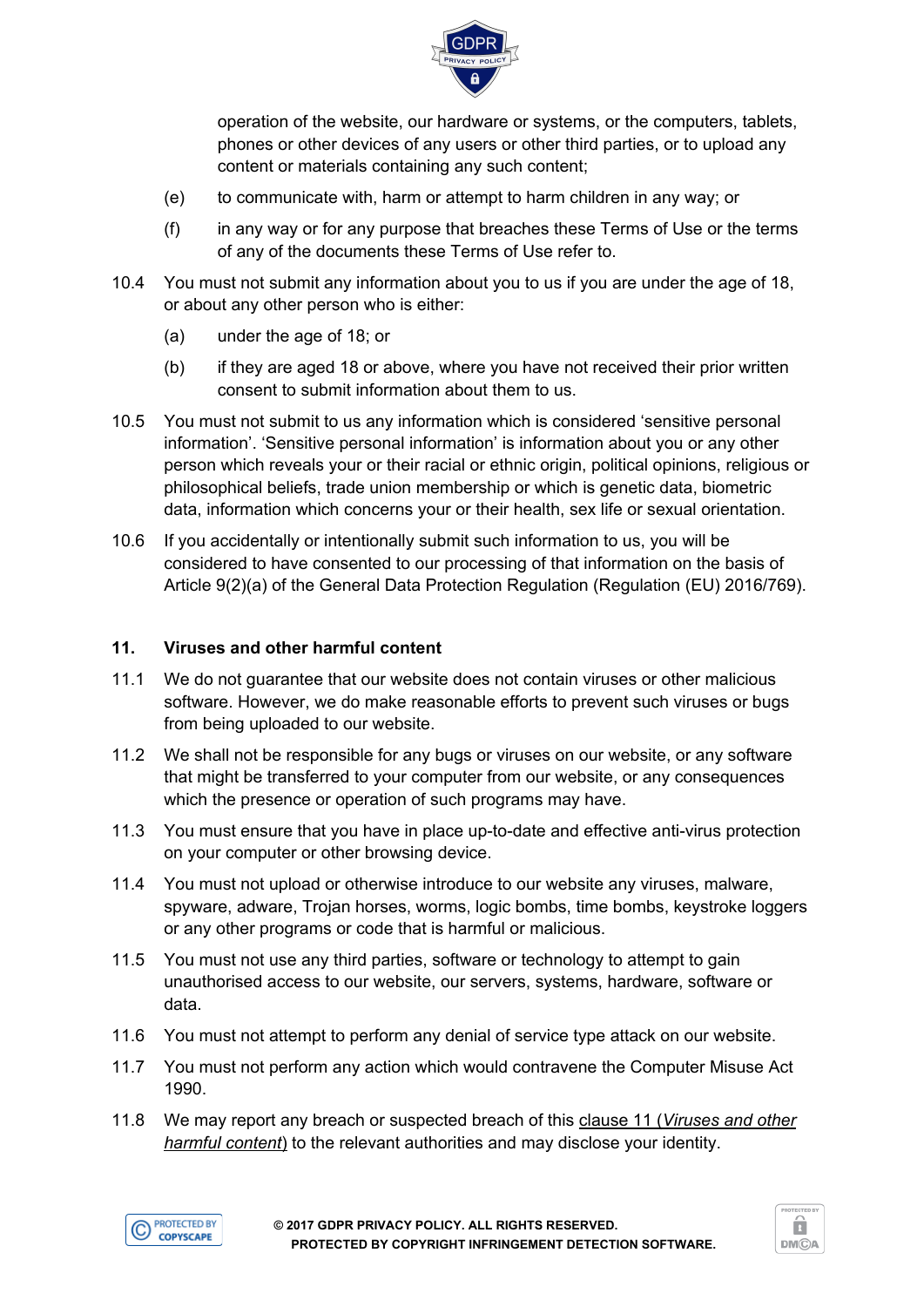

## **12. Links to other websites**

- 12.1 Links to third party content or websites may appear on our website from time to time. We are not responsible for the content of any websites accessible via any link(s) on our website. All content on third party websites is outside of our control, and we do not represent or warrant that such content is related to us or our website, suitable or appropriate for use or viewing, lawful or accurate.
- 12.2 Any third party website accessible via a link on our website may collect and process your information. We are not responsible for any data-processing activities carried out by any third party website which is linked to from our website, and we disclaim any and all liability in respect of the same. You should check the privacy policy of any such third party to establish how they may use your information before you decide to use their website and its features.

#### **13. Links to our website**

- 13.1 You may not link to our website without our prior written consent.
- 13.2 Where you have obtained our consent to link to our website:
	- (a) you may provide links to our website on other websites owned by you, provided that such websites and the use of any links to our website comply with these Terms of Use;
	- (b) wherever you post a link to our website on any other website, you agree that you will do so in an appropriate manner, and not in any way which is defamatory or disparaging towards us, which misrepresents us or our business, or which causes any harm whatsoever to us or our business; and
	- (c) you must not link to our website in order to suggest any form of joint venture, partnership, collaboration, affiliation, business relationship, approval or endorsement in connection with us where none exists and in any event, without having first obtained our prior written consent.
- 13.3 We may withdraw permission to link to our website at any time. In the event that we withdraw permission to link to our website and inform you of the same, you must immediately remove or cause to be removed any links to our website.

## **14. EXCLUSIONS AND LIMITATIONS OF LIABILITY**

- 14.1 We do not exclude our liability to you where it would be unlawful to do so, for example, for death or personal injury caused by our negligence. If applicable law does not allow all or any part of the below limitations of liability to apply to you, the limitations will apply to you only to the maximum extent permitted by applicable law.
- 14.2 If you purchase goods or services from our website, different exclusions of liability may apply. These are contained in our terms of sale.
- 14.3 SUBJECT TO THE AFORESAID, IN NO EVENT SHALL WE (INCLUDING OUR PARENTS, SUBSIDIARIES, AFFILIATES, OFFICERS, DIRECTORS, MEMBERS,



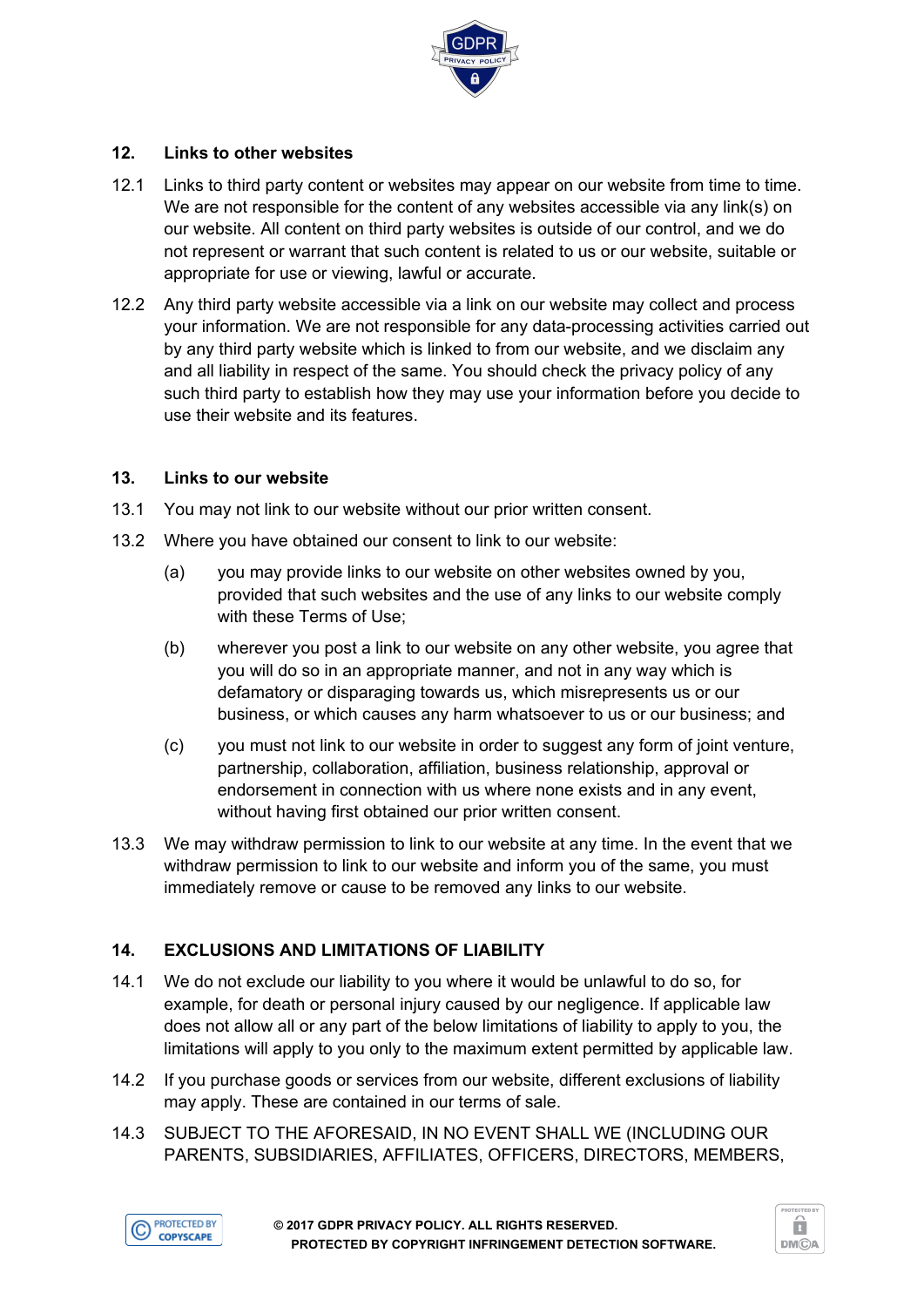

EMPLOYEES OR AGENTS) UNDER ANY CIRCUMSTANCES WHATSOEVER BE LIABLE TO YOU FOR ANY LOSS, DAMAGE (WHETHER DIRECT, INDIRECT, PUNITIVE, ACTUAL, CONSEQUENTIAL, INCIDENTAL, SPECIAL, EXEMPLARY, OR OTHERWISE) COSTS, EXPENSES, LIABILITIES OR PENALTIES, WHETHER IN CONTRACT, TORT, BREACH OF STATUTORY DUTY OR OTHERWISE, WHETHER FORESEEABLE OR UNKNOWN, ARISING FROM, IN CONNECTION WITH OR RELATING TO:

- (a) YOUR USE OF OUR WEBSITE;
- (b) ANY CORRUPTION OR LOSS OF DATA;
- (c) ANY INABILITY TO ACCESS OUR WEBSITE, INCLUDING, WITHOUT LIMITATION, ANY INTERRUPTIONS, SUSPENSION OR WITHDRAWAL OF OUR WEBSITE (FOR ANY REASON WHATSOEVER);
- (d) ANY USE YOU MAKE OF ANY CONTENT OR MATERIALS ON OUR WEBSITE, INCLUDING ANY RELIANCE YOU MAKE ON SUCH CONTENT OR MATERIAL;
- (e) ANY LOSS OF SAVINGS, PROFITS, SALES, BUSINESS OR REVENUE;
- (f) ANY LOSS OF REPUTATION OR GOODWILL;
- (g) ANY LOSS OF SAVINGS;
- (h) ANY LOSS OF A CHANCE OR OPPORTUNITY; OR
- (i) ANY OTHER SECONDARY, CONSEQUENTIAL OR INDIRECT LOSSES,
- AND EVEN IF WE HAVE BEEN ADVISED OF THE POSSIBILITY OF SUCH LOSS OR DAMAGE, WITHOUT LIMITATION, YOU ASSUME AND SHALL BE LIABLE FOR THE ENTIRE COST OF ALL NECESSARY SERVICING, REPAIR OR CORRECTION IN THE EVENT OF ANY SUCH LOSS, DAMAGE, COSTS, EXPENSES, LIABILITIES OR PENALTIES ARISING.
- 14.4 WE SHALL NOT BE LIABLE FOR ANY DAMAGE THAT YOU COULD HAVE AVOIDED BY FOLLOWING OUR ADVICE TO APPLY AN UPDATE OFFERED TO YOU FREE OF CHARGE OR FOR DAMAGE THAT WAS CAUSED BY YOU FAILING TO CORRECTLY FOLLOW INSTALLATION INSTRUCTIONS OR TO HAVE IN PLACE THE MINIMUM SYSTEM REQUIREMENTS ADVISED BY US.
- 14.5 You specifically agree that we shall not be liable for any content or the defamatory, offensive or illegal conduct of any third party and that the risk of harm or damage from the foregoing rests entirely with you.
- 14.6 YOU AGREE THAT IN THE EVENT THAT YOU INCUR ANY DAMAGES, LOSSES OR INJURIES ARISING OUT OF, OR IN CONNECTION WITH, OUR ACTS OR OMISSIONS, THE DAMAGES, IF ANY, CAUSED TO YOU ARE NOT IRREPARABLE OR SUFFICIENT TO ENTITLE YOU TO AN INJUNCTION PREVENTING ANY EXPLOITATION OF ANY WEBSITE, SERVICE, PROPERTY, PRODUCT OR OTHER CONTENT OWNED OR CONTROLLED BY US, AND YOU WILL HAVE NO RIGHTS TO ENJOIN OR RESTRAIN THE DEVELOPMENT, PRODUCTION, DISTRIBUTION, ADVERTISING, EXHIBITION OR EXPLOITATION



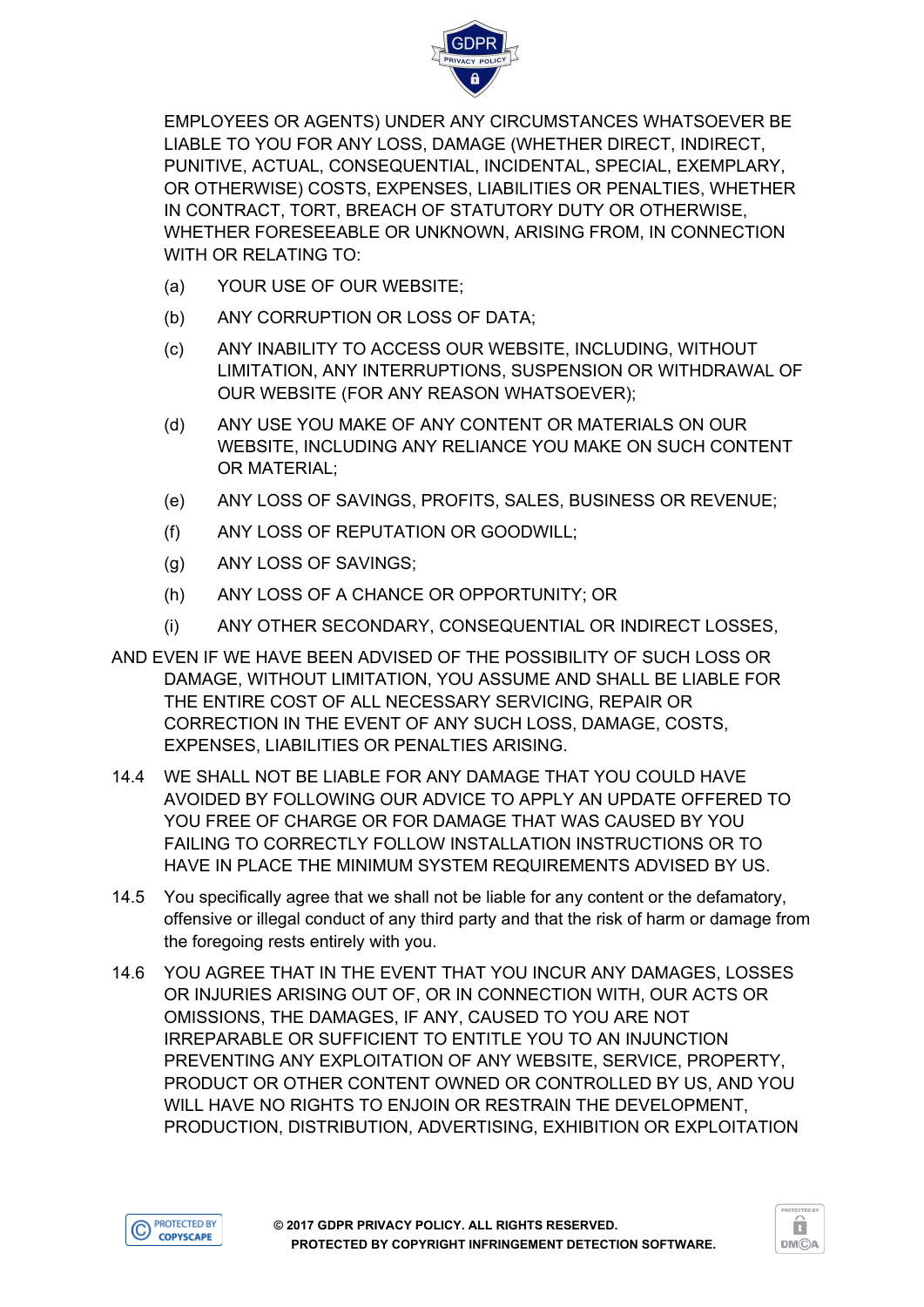

OF ANY WEBSITE, PROPERTY, PRODUCT, SERVICE, OR OTHER CONTENT OWNED OR CONTROLLED BY US.

14.7 To the extent that any of the provisions of this clause 14 (*EXCLUSIONS AND LIMITATIONS OF LIABILITY*) are unenforceable as outright exclusions of liability, they shall be construed as limitations on liability, limiting our liability to you to the maximum extent permitted by law.

#### **15. INDEMNIFICATION**

- 15.1 You (and also any third party for or on behalf of whom you operate an account or activity on the website) agree to defend (at our request), indemnify and hold us harmless from and against any claims, liabilities, damages, losses and expenses, including, without limitation, reasonable legal and attorneys' fees and costs, arising out of or in any way connected with any of the following (including as a result of your direct activities on the website or those conducted on your behalf):
	- (a) your uploads, access to or use of the website;
	- (b) your breach or alleged breach of these Terms of Use;
	- (c) your violation of any third-party right, including, without limitation, any intellectual property right, publicity, confidentiality, property or privacy right;
	- (d) your violation of any laws, rules, regulations, codes, statutes, ordinances or orders of any governmental and quasi-governmental authorities, including, without limitation, all regulatory, administrative and legislative authorities; or
	- (e) any misrepresentation made by you.
- 15.2 You will cooperate as fully required by us in the defence of any claim. We reserve the right to assume the exclusive defence and control of any matter subject to indemnification by you, and you will not, in any event, settle any claim without our prior written consent.

#### **16. DISCLAIMERS**

- 16.1 THE WEBSITE IS PROVIDED ON AN "AS IS", "AS AVAILABLE" AND "WITH ALL FAULTS" BASIS. TO THE FULLEST EXTENT PERMISSIBLE BY LAW, WE DO NOT MAKE ANY REPRESENTATIONS OR WARRANTIES OR ENDORSEMENTS OF ANY KIND WHATSOEVER, EXPRESS OR IMPLIED, AS TO:
	- (a) THE SERVICE;
	- (b) THE WEBSITE CONTENT;
	- (c) USER CONTENT; OR
	- (d) SECURITY ASSOCIATED WITH THE TRANSMISSION OF INFORMATION TO THE WEBSITE.

IN ADDITION, WE HEREBY DISCLAIM ALL WARRANTIES, EXPRESS OR IMPLIED, INCLUDING, BUT NOT LIMITED TO, THE WARRANTIES OF MERCHANTABILITY, FITNESS FOR A PARTICULAR PURPOSE, NON-INFRINGEMENT, TITLE,



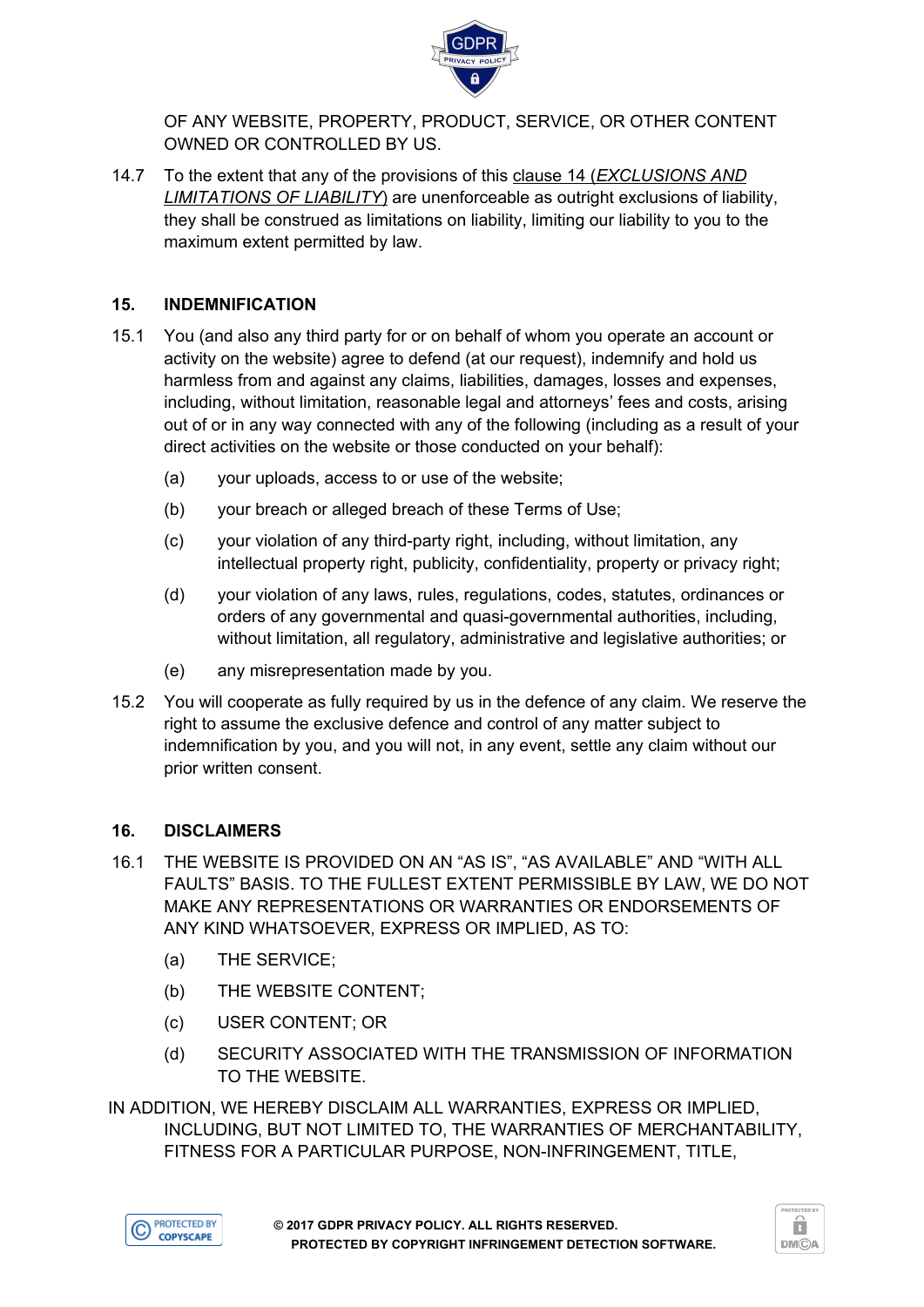

CUSTOM, TRADE, QUIET ENJOYMENT, SYSTEM INTEGRATION AND FREEDOM FROM COMPUTER VIRUS.

- 16.2 WE DO NOT REPRESENT OR WARRANT THAT THE SERVICE WILL BE ERROR-FREE OR UNINTERRUPTED, THAT DEFECTS WILL BE CORRECTED, OR THAT THE SERVICE OR THE SERVER THAT MAKES THE SERVICE AVAILABLE IS FREE FROM ANY HARMFUL COMPONENTS, INCLUDING, WITHOUT LIMITATION, VIRUSES. WE DO NOT MAKE ANY REPRESENTATIONS OR WARRANTIES THAT THE INFORMATION (INCLUDING ANY INSTRUCTIONS) ON THE SERVICE IS ACCURATE, COMPLETE OR USEFUL. YOU ACKNOWLEDGE THAT YOUR USE OF THE WEBSITE IS AT YOUR SOLE RISK. WE DO NOT WARRANT THAT YOUR USE OF THE WEBSITE IS LAWFUL IN ANY PARTICULAR JURISDICTION, AND WE SPECIFICALLY DISCLAIM SUCH WARRANTIES. SOME JURISDICTIONS LIMIT OR DO NOT ALLOW THE DISCLAIMER OF IMPLIED OR OTHER WARRANTIES SO THE ABOVE DISCLAIMER MAY NOT APPLY TO YOU TO THE EXTENT SUCH JURISDICTION'S LAW IS APPLICABLE TO YOU AND THESE TERMS OF USE.
- 16.3 BY ACCESSING OR USING THE WEBSITE YOU REPRESENT AND WARRANT THAT YOUR ACTIVITIES ARE LAWFUL IN EVERY JURISDICTION WHERE YOU ACCESS OR USE THE SERVICE.
- 16.4 WE DO NOT ENDORSE CONTENT AND SPECIFICALLY DISCLAIM ANY RESPONSIBILITY OR LIABILITY TO ANY PERSON OR ENTITY FOR ANY LOSS, DAMAGE (WHETHER ACTUAL, CONSEQUENTIAL, PUNITIVE OR OTHERWISE), INJURY, CLAIM, LIABILITY OR OTHER CAUSE OF ACTION OF ANY KIND OR CHARACTER BASED UPON OR RESULTING FROM ANY CONTENT.

## **17. Governing law and jurisdiction**

- 17.1 These Terms of Use, any documents they refer to, and any disputes arising from or in relation to them or any documents they refer to, whether contractual or non-contractual, shall be governed by and construed in accordance with English law.
- 17.2 The courts of England and Wales shall have exclusive jurisdiction over any claims or disputes arising from or in relation to these Terms of Use and any documents they refer to.

## **18. Copyright, credit and logo**

- 18.1 The copyright in these Terms of Use is either owned by, or licensed to, us and is protected by copyright laws around the world and copyright protection software. Unless expressly indicated otherwise, all intellectual property rights in this document and elsewhere on our website, including any content on our website, are reserved.
- 18.2 These Terms of Use are based on a General Data Protection Regulation (Regulation (EU) 2016/769) ("GDPR") compliant template provided by GDPR Privacy Policy. For further information, please visit [www.gdprprivacypolicy.org](http://www.gdprprivacypolicy.org/)